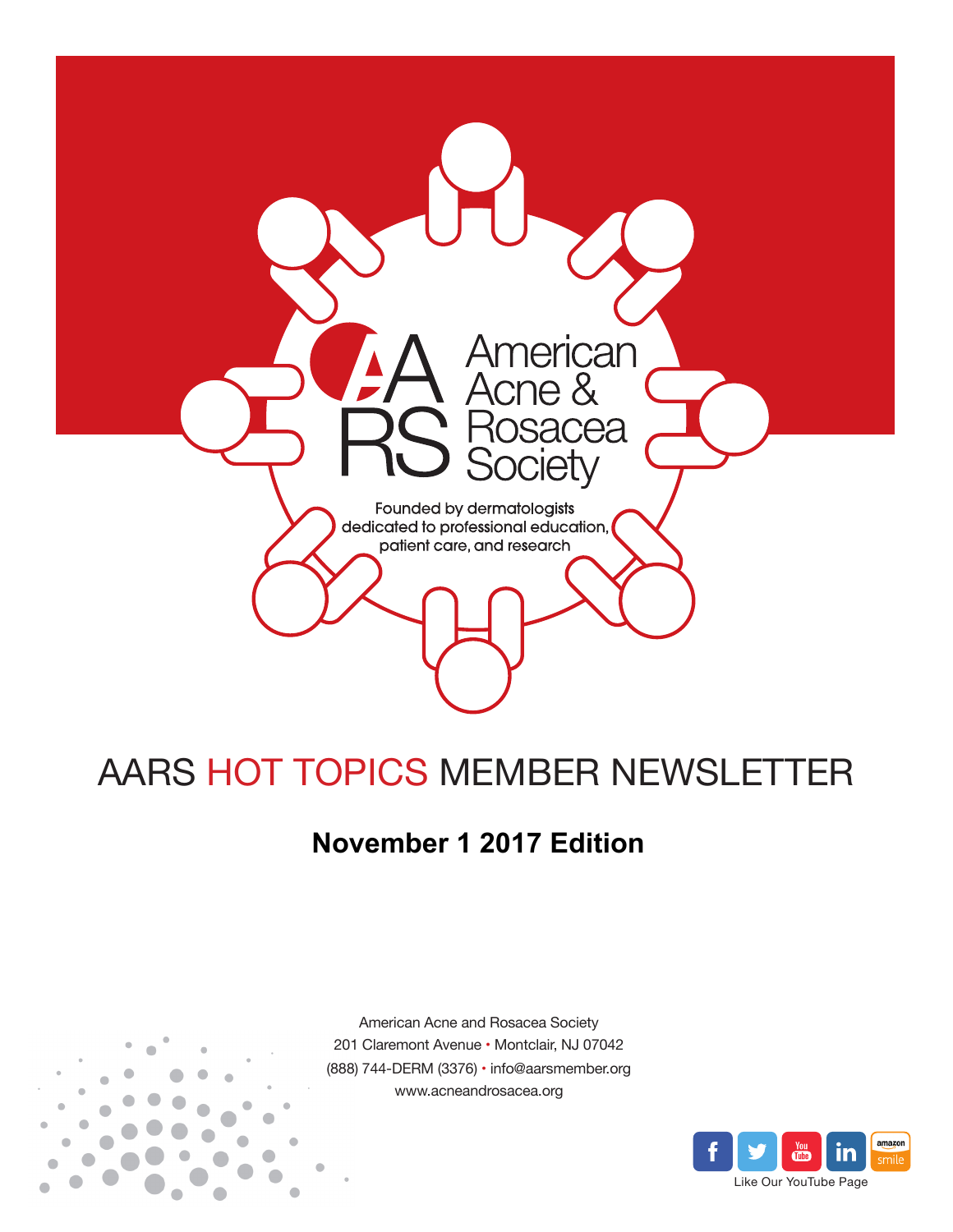

American Acne & Rosacea Society Member Newsletter | www.acneandrosacea.org

*We encourage you to invite your colleagues and patients to get active in the American Acne & Rosacea Society! Visit www.acneandrosacea.org to become member and donate now on www.acneandrosacea.org/ donate to continue to see a change in acne and rosacea.*

## **TABLE OF CONTENTS**

#### **Industry News**

[EADV touts specific acne quality-of-life tools: EADV experts recommend six](#page-2-0) ..........2

#### **New Medical Research**

[A feasibility study for a triple-blind randomized controlled trial investigating.............2](#page-2-1) [Use of supplementary patient education material increases treatment.....................3](#page-3-0) [Silicone gel enhances the efficacy of Er:YAG laser treatment for atrophic](#page-3-1) ...............3 [The preadolescent acne microbiome: A prospective, randomized, pilot study..........4](#page-4-0) [Pharmacokinetic comparison of once-daily topical minocycline foam 4%.................4](#page-4-1) [Studies on staphylococcus aureus isolated from pimples](#page-5-0) .........................................5 [Efficacy and tolerability of liposomal polyvinylpyrrolidone-iodine hydrogel](#page-5-1) ...............5

#### **Clinical Reviews**

[Acne, sexual orientation, and mental health among young adults in the United.......6](#page-6-0) [Demographic and healthcare service utilization by 4,417 patients with HS](#page-6-1) ...............6 [Dietary supplements, isotretinoin, and liver toxicity in adolescents...........................7](#page-7-0) [Use of polymethylmethacrylate \(PMMA\) microspheres collagen to treat atrophic](#page-7-1) ....7 [Incidence of hidradenitis suppurativa among tobacco smokers: a population](#page-7-2) ..........7 Increased suicide risk [in patients with hidradenitis suppurativa](#page-8-0) ................................8

#### **Patient Communication / Counseling**

| Cultural competence for the 21st century dermatologist practicing in the United 9 |
|-----------------------------------------------------------------------------------|

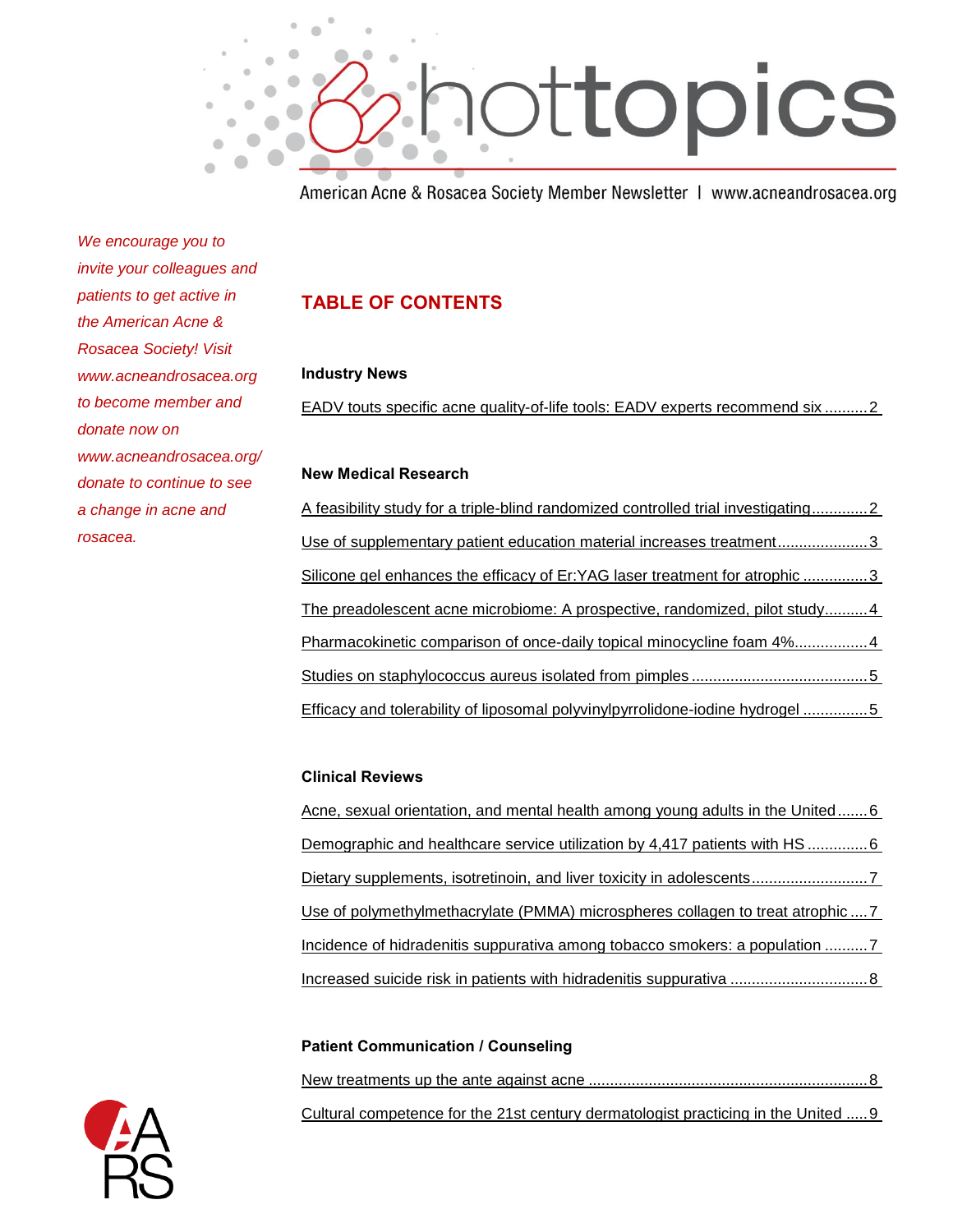## **Industry News**

<span id="page-2-0"></span>**EADV touts specific acne quality-of-life tools: EADV experts recommend six quality-of-life measures including the DLQI and Skindex-29 for acne treatment and research.** By John Jesitus. Dermatology Times. October 11, 2017 [http://dermatologytimes.modernmedicine.com/dermatology-times/news/eadv-touts-specific-acne](http://dermatologytimes.modernmedicine.com/dermatology-times/news/eadv-touts-specific-acne-quality-life-tools)[quality-life-tools](http://dermatologytimes.modernmedicine.com/dermatology-times/news/eadv-touts-specific-acne-quality-life-tools)

Responding to the need for consistent quality of life (QoL) measurement in acne treatment and research, the European Academy of Dermatology and Venereology (EADV) has recommended six new treatment guidelines in three categories. Led by Pavel Chernyshov, M.D., of Bogomolets National Medical University in the Ukraine, the EADV recommends three dermatology-specific tools, two acne-specific tools and one generic instrument for assessing health-related QoL (HRQoL) in acne. The guidelines appear in the August issue of the Journal of the European Academy of Dermatology and Venereology. The guidelines also call for adopting a quality-of-life measure as an integral part of acne management. In response, and in keeping with several national acne guidelines, members of EADV Task Forces on QoL and Patient Oriented Outcomes and on Acne, Rosacea and Hydratenitis Suppurativa reviewed and evaluated the QoL instruments that have been used in acne in recent decades to produce the following recommendations found within the full article.

[Download Reference Document](http://files.constantcontact.com/c2fa20d1101/ed25199d-51db-4c85-ad91-91c151884b26.pdf?ver=1509544880000)

## **New Medical Research**

<span id="page-2-1"></span>**A feasibility study for a triple-blind randomized controlled trial investigating the effects of oral isotretinoin on mood and quality of life in patients with acne vulgaris.** Rea S, Tucker S, Frittelli V, Gunnarsson R. Clin Exp Dermatol. 2017 Oct 13. doi: 10.1111/ced.13284. [Epub ahead of print] <https://www.ncbi.nlm.nih.gov/pubmed/29030873>

Isotretinoin is used in the treatment of severe acne vulgaris (AV), but has controversially been associated with depression and suicide. Large prospective studies have failed to translate this clinically. We undertook a feasibility study to investigate the parameters of a triple-blind, randomized controlled trial (RCT) assessing the effect of oral isotretinoin on quality of life (QoL) and mood in patients with AV. Patients meeting the inclusion criteria were randomized for 2 weeks to isotretinoin or doxycycline. Participants completed verified depression and QoL screening questionnaires at baseline and week 2. In total, 194 patients with AV were screened, with 48 meeting the inclusion criteria and 13 of these being willing to participate. The follow-up rate was 92% and questionnaire response rate was 96%. To our knowledge, this is the first study to demonstrate a successful design for a tripleblind RCT investigating the effects of isotretinoin on mood in patients with AV.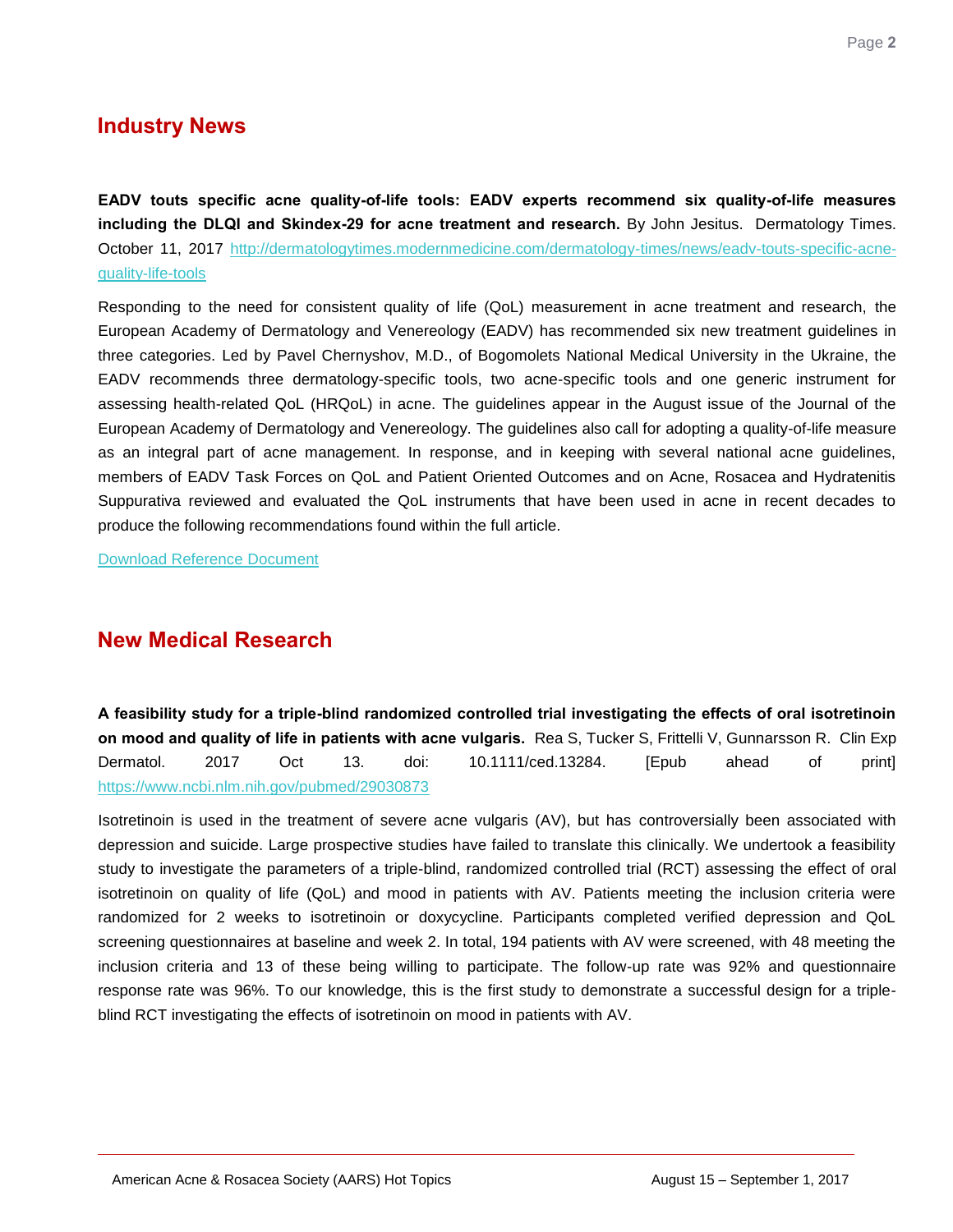<span id="page-3-0"></span>**Use of supplementary patient education material increases treatment adherence and satisfaction among acne patients receiving adapalene 0.1%/benzoyl peroxide 2.5% gel in primary care clinics: a multicenter, randomized, controlled clinical study.** Myhill T, Coulson W, Nixon P, et al. Dermatol Ther (Heidelb). 2017 Oct 12. doi: 10.1007/s13555-017-0203-4. [Epub ahead of print]<https://www.ncbi.nlm.nih.gov/pubmed/29027127>

INTRODUCTION: Poor adherence to acne treatment may lead to unnecessary treatments, increased healthcare costs, and reduced quality of life (QoL). This multicenter study evaluated the effect of supplementary patient education material (SEM) (a short video, information card, and additional information available online) on treatment adherence and satisfaction among acne patients treated with the fixed-dose combination adapalene 0.1%/benzoyl peroxide 2.5% gel (A/BPO) in primary care clinics versus (1) standard-of-care patient education (SOCPE) (package insert and oral instruction) and (2) SOCPE plus more frequent clinic visits. METHODS: Subjects with acne were randomized to receive once-daily A/BPO for 12 weeks plus (1) SEM in addition to SOCPE; (2) SOCPE only with two additional visits; or (3) SOCPE only. Other assessments included a subject appreciation questionnaire, a physician questionnaire, and safety. RESULTS: Ninety-seven subjects were enrolled. At baseline, most (87.6%) had mild to moderate acne. Better adherence was observed in the A/BPO + SEM group compared with A/BPO + more visits or A/BPO alone [mean 63.1%, 48.2% ( $p = 0.0206$ ), and 56.5%, respectively]. The A/BPO + SEM group had more subjects with greater than 75% adherence (45%, 30.4%, and 25%, respectively). According to the subject appreciation questionnaire, the SEM was more helpful to adhere to treatment (56.7%) versus more visits (32.3%) and A/BPO alone (15.2%), better use the product (70%, 61.3%, and 54.5%, respectively), and better manage skin irritation (53.3%, 48.4%, and 36.4%, respectively). All physicians were satisfied with the SEM and 90% would consider using it in their practice. Safety assessment showed fewer treatment-related adverse events in the A/BPO + SEM group. CONCLUSION: Use of the SEM may increase adherence of acne patients treated with once-daily A/BPO gel in primary care, consequently improving treatment and QoL in the long term. FUNDING: Nestle Skin Health-Galderma R&D. TRIAL REGISTRATION: ClinicalTrials.gov Identifier: NCT02307266.

[Download Reference Document](http://files.constantcontact.com/c2fa20d1101/9542948d-f3f0-46a6-a401-bf9c9f2ea069.pdf?ver=1509544880000)

<span id="page-3-1"></span>**Silicone gel enhances the efficacy of Er:YAG laser treatment for atrophic acne scars: a randomized, splitface, evaluator-blinded, placebo-controlled, comparative trial.** Khamthara J, Kumtornrut C, Pongpairoj K, Asawanonda P. J Cosmet Laser Ther. 2017 Oct 11. doi: 10.1080/14764172.2017.1376095. [Epub ahead of print] <https://www.ncbi.nlm.nih.gov/pubmed/29020479>

BACKGROUND: The effect of topical silicone gel has been studied to prevent scars from burn, post operative wound and to treat hypertrophic scars. No previous studies have been done to evaluate the efficacy of topical silicone gel on atrophic acne scars. MATERIAL AND METHODS: Nineteen patients were treated with 3 sessions of ablative Er:YAG laser with 1-month intervals. Following each laser treatment, the randomly-assigned silicone gel or placebo were applied in split-face manner. Objective assessments, which included roughness, smoothness, hydration, transepidermal water loss were measured at baseline and prior to each treatment. Subjective assessments by dermatologists and subjects were done at baseline and 1 month after last laser treatment. RESULTS: The laser treatments were well tolerated and resulted in clinical improvements. Topical silicone gel treatment resulted in significantly less roughness at weeks 4 and 12 compared with placebo (P < 0.05). CONCLUSION: Adding topical silicone gel to ablative Er:YAG laser treatment may provide additional benefits in improving acne scars.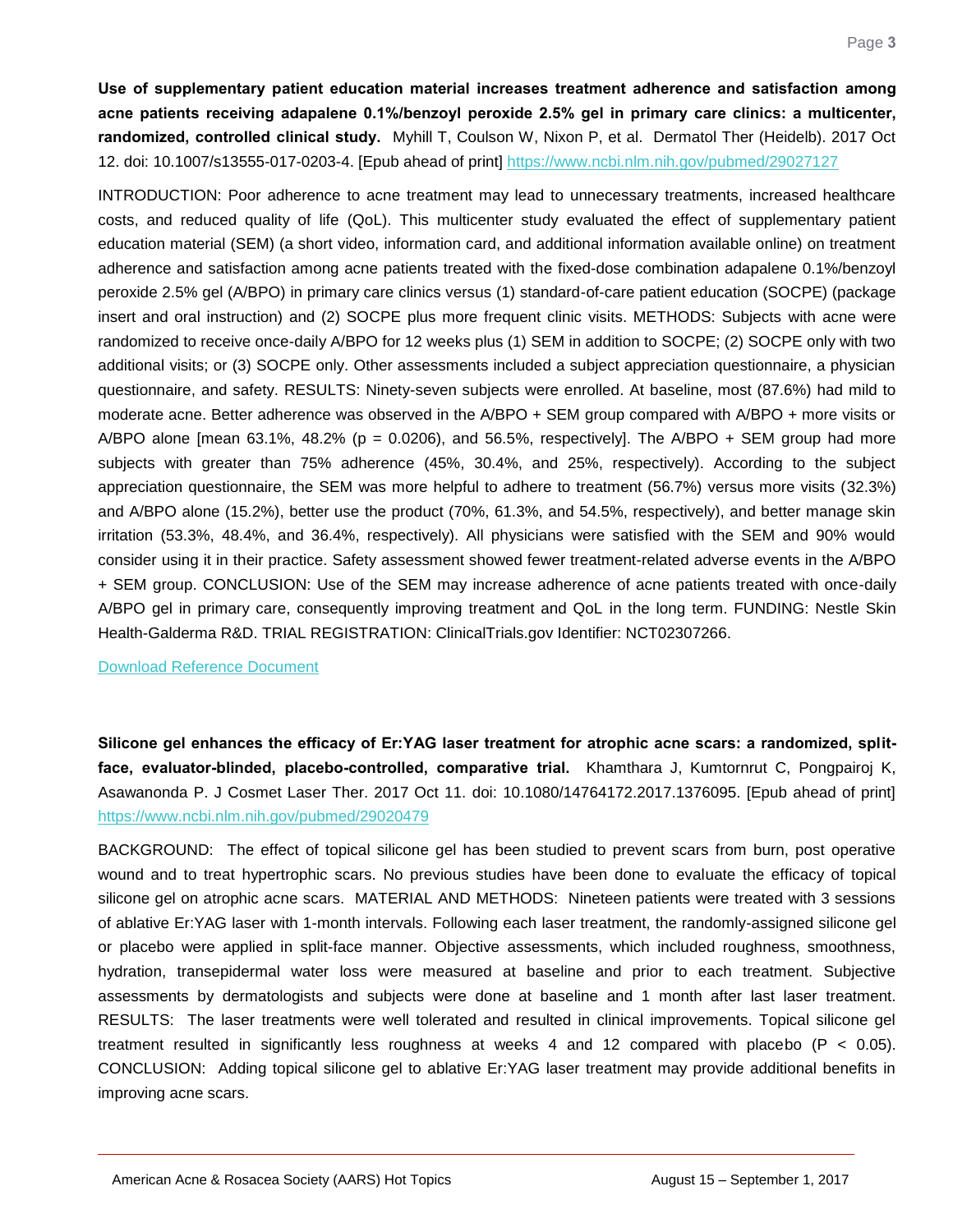<span id="page-4-0"></span>**The preadolescent acne microbiome: A prospective, randomized, pilot study investigating characterization and effects of acne therapy.** Coughlin CC, Swink SM, Horwinski J, et al. Pediatr Dermatol. 2017 Oct 11. doi: 10.1111/pde.13261. [Epub ahead of print]<https://www.ncbi.nlm.nih.gov/pubmed/29024079>

BACKGROUND/OBJECTIVES: Acne, a common pediatric disease, tends to be more comedonal in preadolescents, whereas older individuals are more likely to have inflammatory lesions in addition to comedones. Thus the microbiome of preadolescents may be different. In this pilot study we aimed to characterize the preadolescent acne microbiome, compare the microbiome in preadolescents with and without acne, and investigate changes in the microbiome after topical treatment with benzoyl peroxide or a retinoid in a small cohort of preadolescents. METHODS: Participants were 7-10 years of age with (intervention group) or without (control group) acne and were recruited during routine outpatient dermatology visits. Baseline questionnaires, physical examination, and pore strip application were performed for all participants. Intervention group participants were randomized to receive topical therapy with benzoyl peroxide 5% gel or cream or tretinoin 0.025% cream. Participants with acne were followed up 8-10 weeks later and pore strip application was repeated. RESULTS: Preadolescents with acne were colonized with a greater diversity of cutaneous bacteria than controls and the most commonly identified bacterium was Streptococcus. The number of bacterial species and phylogenetic diversity decreased after treatment with benzoyl peroxide and tretinoin. CONCLUSION: The predominant bacteria in microbiome studies of adult acne is Propionibacterium, whereas in this pediatric population we saw a lot of Streptococcus bacteria. After treatment, the microbiomes of intervention group participants more closely resembled those of control group participants.

#### <span id="page-4-1"></span>**Pharmacokinetic comparison of once-daily topical minocycline foam 4% vs oral minocycline for moderateto-severe acne.** Jones TM, Ellman H, deVries T. J Drugs Dermatol. 2017 Oct 1;16(10):1022-1028. <https://www.ncbi.nlm.nih.gov/pubmed/29036256>

OBJECTIVE: To characterize minocycline pharmacokinetics and relative bioavailability following multiple-dose topical administration of minocycline hydrochloride (HCl) foam 4% (FMX101 4%) as compared with single-dose oral administration of minocycline HCl extended-release tablets (Solodyn®) in subjects with moderate-to-severe acne. METHODS: A Phase 1, single-center, nonrandomized, open-label, active-controlled, 2-period, 2-treatment crossover clinical study. The study included 30 healthy adults (mean age, 22.6 years; 90% white, and 60% females) who had moderate-to-severe acne. Subjects were assigned to first receive a single oral dose of a minocycline HCl extended-release tablet (approximately 1 mg/kg). At 10 days after the oral minocycline dose, topical minocycline foam 4% was applied, once daily for 21 days. Serial blood samples were obtained before and after administration of oral minocycline and each topical application of minocycline foam 4% on days 1, 12, and 21. RESULTS: Following oral administration of minocycline (approximately 1 mg/kg), plasma minocycline concentration increased until 3 hours, followed by a log-linear decrease over the remainder of the 96-hour sampling period. Following topical application of a 4-g maximal-use dose of minocycline foam 4% for 21 days, plasma minocycline concentration was very low, with geometric mean Cmax values ranging from 1.1 ng/mL to 1.5 ng/mL. Steady state was achieved by day 6. Overall, minocycline exposure with topical minocycline foam 4% was 730 to 765 times lower than that with oral minocycline. There was no evidence of minocycline accumulation over the 21 days of topical application of minocycline foam 4%. Topical minocycline foam 4% appeared to be safe and well tolerated, with no serious treatment-emergent adverse events (TEAEs), treatment-related TEAEs, or TEAEs that led to treatment discontinuation. CONCLUSION: Once-daily topical application of minocycline foam 4% did not lead to significant systemic exposure to minocycline. It appears to be a well-tolerated treatment option for individuals with moderateto-severe acne.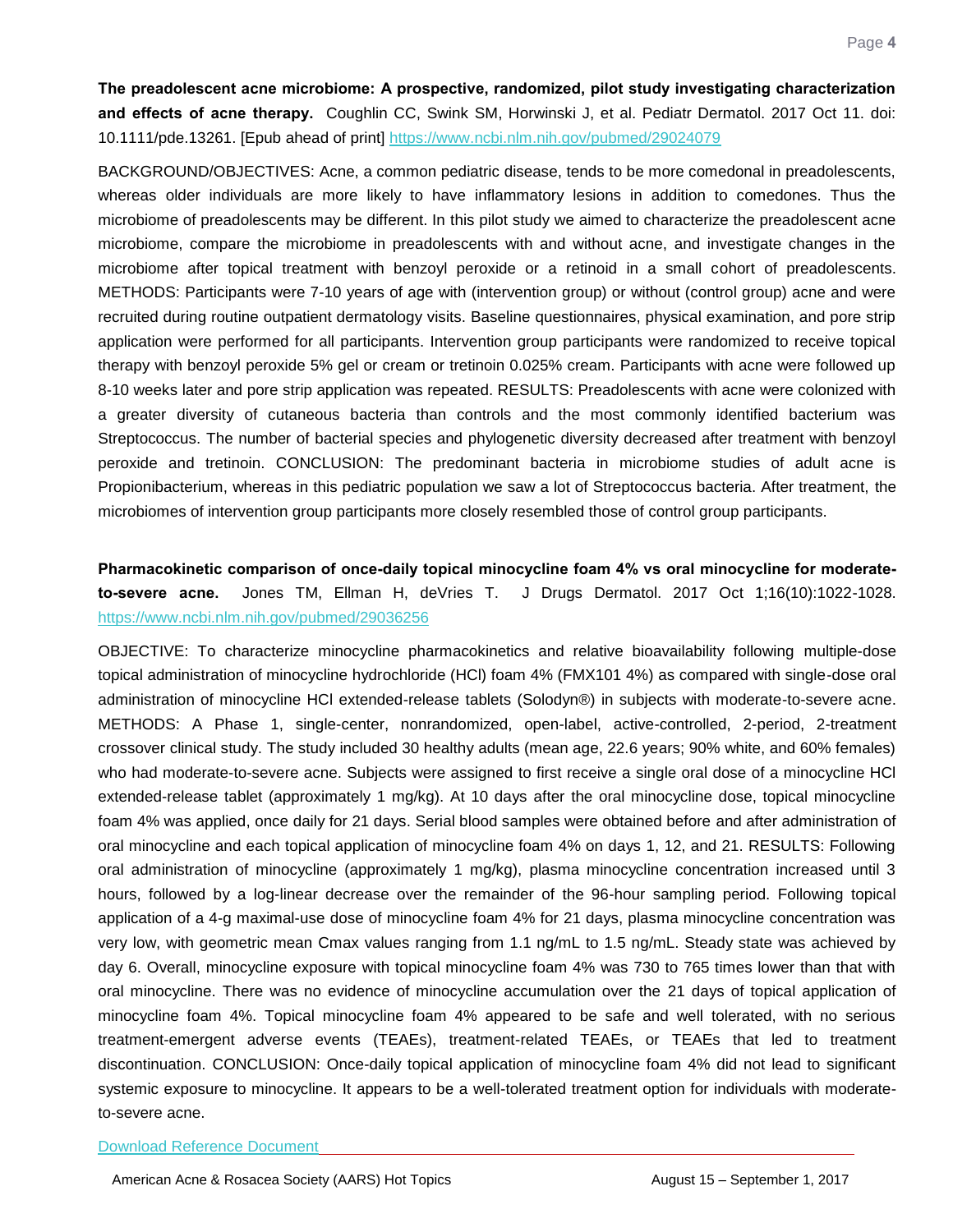<span id="page-5-0"></span>**Studies on staphylococcus aureus isolated from pimples.** Adetutu AA, Oritsewehinmi B, Ikhiwili OM, et al. Pak J Biol Sci. 2017;20(7):350-354. doi: 10.3923/pjbs.2017.350.354.<https://www.ncbi.nlm.nih.gov/pubmed/29023067>

BACKGROUND AND OBJECTIVE: Pimples (acne) are small skin lesions or inflammations of the skin. The most common factor causing acne is the hormonal changes that occur during adolescent and teenage years. Antibiotics are becoming less effective in the treatment of pimples due to increasing concerns of antibiotic resistance. This study was therefore carried out to characterize the isolates from the pimples of Covenant University Students and to determine their antibiotics sensitivity pattern. MATERIALS AND METHODS: A total of 20 swab samples were obtained from male and female students with obvious signs of pimples in Covenant University, Ota, Ogun State, Nigeria. The samples obtained were cultured on Mannitol Salt Agar and incubated at 37°C. Pure isolates obtained were subjected to Gram staining and other biochemical tests for identification. The isolates were further subjected to antibiotics sensitivity tests using antibiotic discs. RESULTS: Macroscopic examination indicated that the organisms were convex, smooth and shiny. Microscopic examination revealed that the isolates were positive after employing the Gram Staining technique and they appeared as grape-like clusters. Biochemical tests revealed that the isolates were Coagulase positive, Catalase positive, Urease positive, Citrate positive, Methyl-Red positive, Voges-Proskauer negative and negative upon starch hydrolysis. The sugar fermentation tests revealed that the isolates fermented Glucose, Maltose, Galactose, Sucrose and Lactose, respectively. The antibiotic susceptibility test showed that isolates were resistant to Cotrimazole, Cloxacillin, Erythromycin, Gentamycin, Augmentin, Streptomycin, Tetracycline and Chloramphenicol. CONCLUSION: The results therefore indicated that the isolates were Staphylococcus aureus and other staphylococci species. Indiscriminate use of antibiotics should be avoided to prevent the development of resistant strains of the Staphylococci genera and other pathogenic organisms.

[Download Reference Document](http://files.constantcontact.com/c2fa20d1101/feecf025-bc88-45ee-b83a-7185a0b9707b.pdf?ver=1509544880000)

<span id="page-5-1"></span>**Efficacy and tolerability of liposomal polyvinylpyrrolidone-iodine hydrogel for the localized treatment of chronic infective, inflammatory, dermatoses: an uncontrolled pilot study.** Augustin M, Goepel L, Jacobi A, et al. Clin Cosmet Investig Dermatol. 2017 Sep 22;10:373-384. doi: 10.2147/CCID.S141887. eCollection 2017. [https://www.dovepress.com/efficacy-and-tolerability-of-liposomal-polyvinylpyrrolidone-iodine-hyd-peer-reviewed](https://www.dovepress.com/efficacy-and-tolerability-of-liposomal-polyvinylpyrrolidone-iodine-hyd-peer-reviewed-fulltext-article-CCID)[fulltext-article-CCID](https://www.dovepress.com/efficacy-and-tolerability-of-liposomal-polyvinylpyrrolidone-iodine-hyd-peer-reviewed-fulltext-article-CCID)

Infection is common in many chronic, inflammatory skin conditions but is often difficult to treat, in part due to growing bacterial resistance to antibiotics. Liposomal polyvinyl-pyrrolidone (PVP)-iodine hydrogel has a unique mode of action, combining the antiseptic and anti-inflammatory actions of PVP-iodine with the drug delivery and moisturizing properties of liposomes. We investigated the utility of liposomal PVP-iodine to treat infective dermatoses. In this prospective, single-arm (uncontrolled), open-label Phase II pilot study, patients with acne vulgaris (n=30), atopic dermatitis (n=20), impetigo contagiosa (n=10), and rosacea (n=10) received PVP-iodine (3%) hydrogel for ≤4 weeks. Global Clinical Severity score improved for all dermatoses (range: 0.5 for acne vulgaris [p<0.001] to 1.0 for impetigo contagiosa [p=0.011]). Improvements in pain, quality of life, (Freiburg Life Quality Assessment), and Eczema Area and Severity Index scores were also seen. Treatment was well tolerated; most frequent adverse events were burning (14%) or itching (9%) sensations. Thus, liposomal PVP-iodine hydrogel has potential utility as an effective treatment for inflammatory skin conditions associated with bacterial colonization.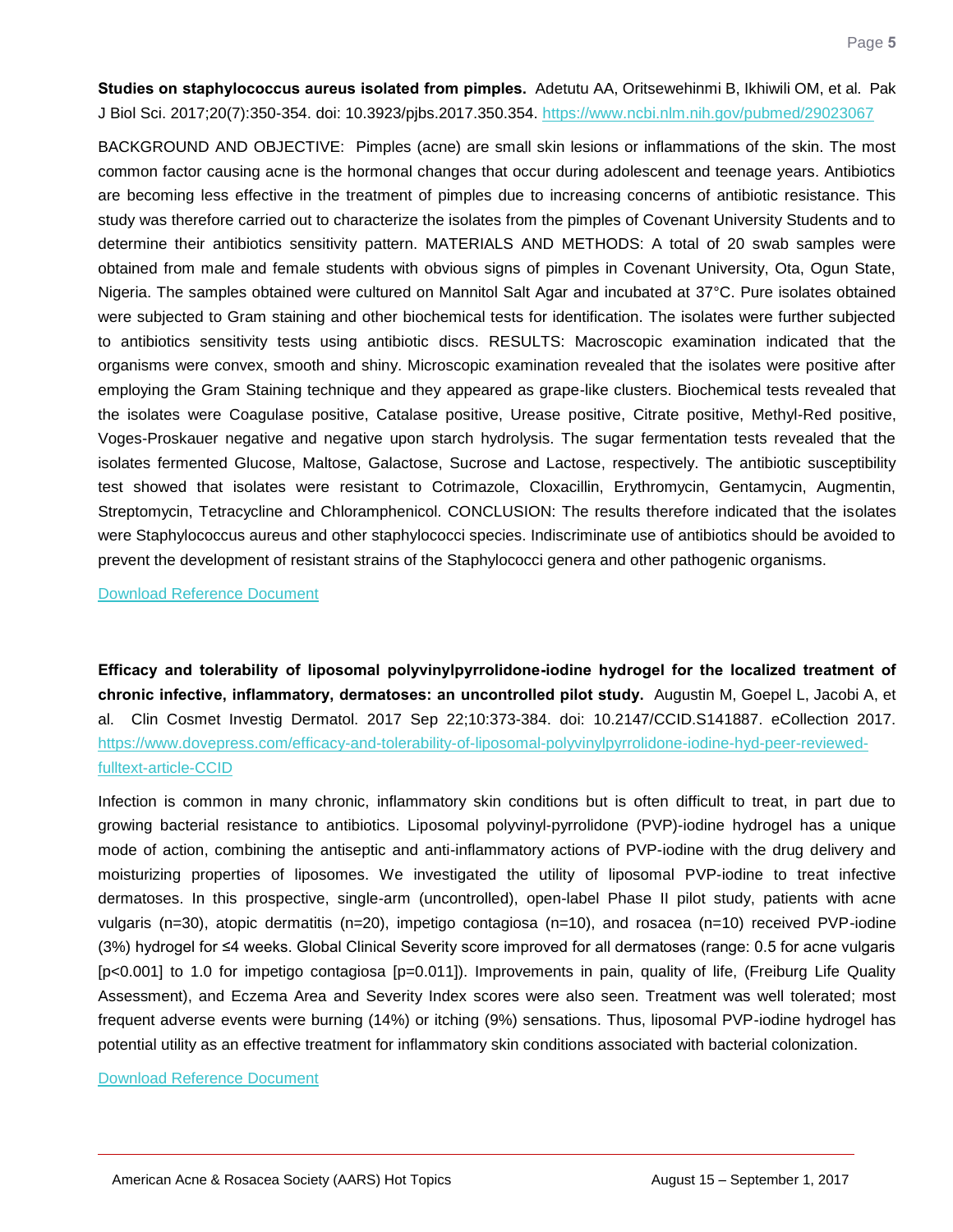## **Clinical Reviews**

<span id="page-6-0"></span>**Acne, sexual orientation, and mental health among young adults in the United States: A population-based, cross-sectional study.** Gao Y, Wei EK, Arron ST, et al. J Am Acad Dermatol. 2017 Nov;77(5):971-973. doi: 10.1016/j.jaad.2017.06.004. <https://www.ncbi.nlm.nih.gov/pubmed/29029907>

Acne causes physical disfigurement and is associated with an increased risk for depression and suicidal ideation.1 Compared with heterosexuals, sexual minorities report higher rates of depression, suicidal ideation, and body image issues.2, 3 Consequentially, sexual minorities with acne may be a group at high risk for development of mental health problems. This study assesses the impact of sexual orientation on the relationship between acne and mental health. This cross-sectional study utilized publicly available data from Wave III of the National Longitudinal Study on Adolescent to Adult Health and included 4094 heterosexual and 564 sexual minority U.S. adults aged 18 to 28 years. Acne was defined as use of a prescription acne medication in the last year. Among all study participants (by acne status) and in analyses stratified by acne status (by sexual orientation), we calculated the unadjusted prevalence rates and unadjusted and multivariate-adjusted prevalence odds ratios for all primary outcomes, including any history of depression and recent clinical depression, suicidal ideation, antidepressant use, and psychological counseling. This study was exempt from institutional review board review. Statistical analyses were performed using Stata software (version 13.1, StataCorp, College Station, TX).

[Download Reference Document](http://files.constantcontact.com/c2fa20d1101/c37d331c-e560-4d03-b2f4-3327fce2277f.pdf?ver=1509544880000)

<span id="page-6-1"></span>**Demographic and healthcare service utilization by 4,417 patients with hidradenitis suppurativa.** Shalom G, Babaev M, Freud T, et al. J Am Acad Dermatol. 2017 Oct 5. pii: S0190-9622(17)32469-6. doi: 10.1016/j.jaad.2017.10.001. [Epub ahead of print] <https://www.ncbi.nlm.nih.gov/pubmed/28989106>

BACKGROUND: Data on the healthcare utilization of hidradenitis suppurativa (HS) patients in primary care settings are scarce. OBJECTIVE: To investigate the healthcare service utilization of patients with HS. PATIENTS AND METHODS: In a cross-sectional study, HS patients were compared with two age- and gender-matched control groups-general population enrollees of Clalit Health Services and a group of patients with psoriasis. Healthcare services data included inpatient and outpatient community clinic visits and pharmacy claims for topical and systemic treatments. Multivariate analysis of the data for HS patients and controls was performed. RESULTS: The study included 4,417 HS patients, 22,085 general population enrollees, and 4,417 patients with psoriasis. Based on multivariate analyses, HS patients had more annual dermatology clinic visits compared with the general population enrollees (OR 6.49, 95% CI 7.06-5.97) and psoriasis patients (OR 1.32, 95% CI 1.44-1.21); more annual surgical clinic visits (OR 3.78, 95% CI 3.28-4.36; OR 1.65, 95% CI 1.42-1.91, respectively); and more hospitalizations (OR 2.21, 95% CI 1.89-2.56; OR 1.51, 95% CI 1.28-1.78, respectively). LIMITATIONS: Underestimation of HS frequency was possible. CONCLUSIONS: The burden on healthcare systems of patients with HS is greater than that of psoriasis and the general population.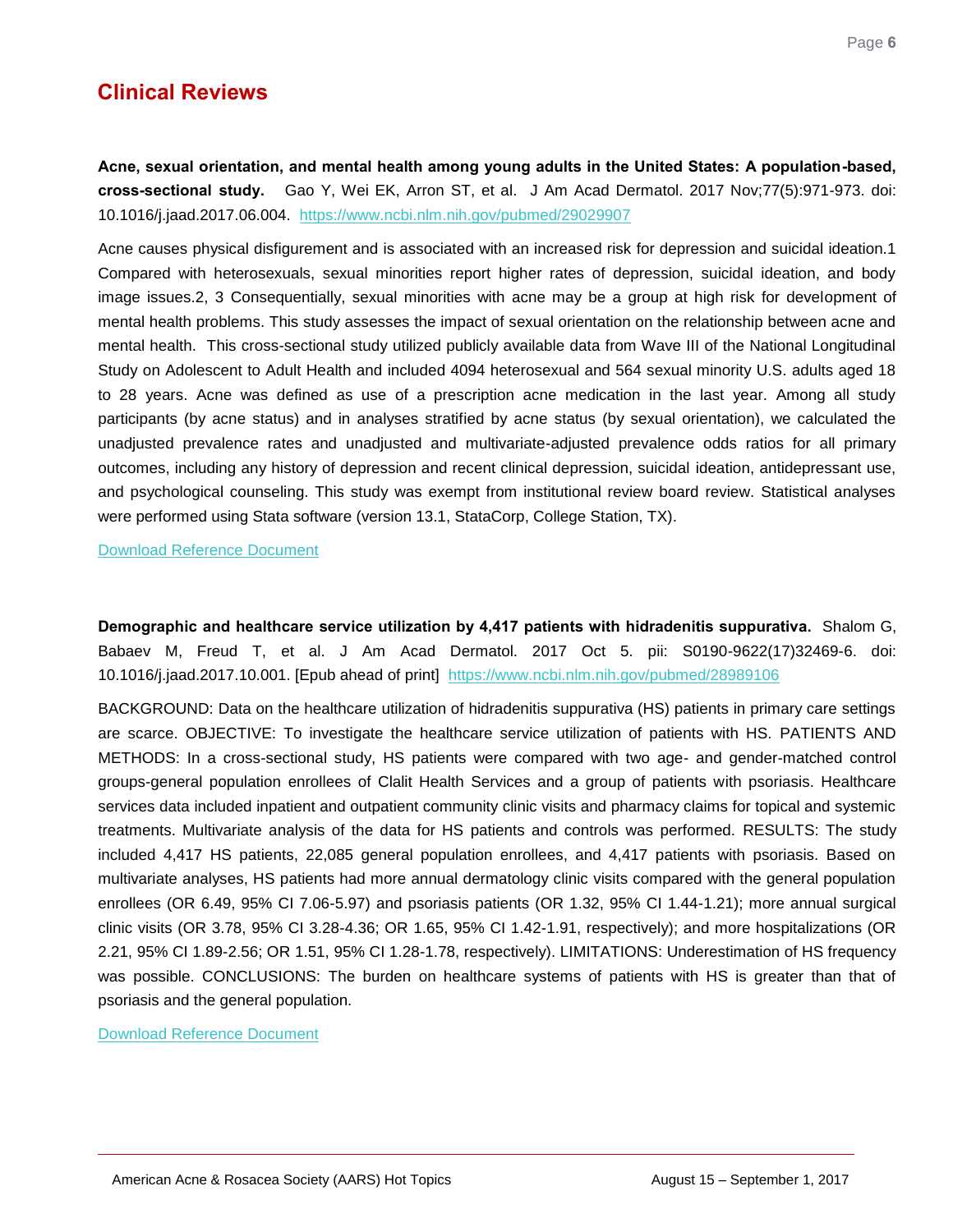<span id="page-7-0"></span>**Dietary supplements, iIsotretinoin, and liver toxicity in adolescents: A retrospective case series.** DeKlotz CMC, Roby KD, Friedlander SF. Pediatrics. 2017 Oct;140(4). pii: e20152940. doi: 10.1542/peds.2015-2940. Epub 2017 Sep 1.<https://www.ncbi.nlm.nih.gov/pubmed/28864554>

Isotretinoin is the most effective acne therapy available, but has the potential for a number of adverse side effects, including transaminitis. The iPLEDGE isotretinoin program recommends avoiding some herbals and supplements due to potential side effects. However, little is known about the effects of protein supplements on the liver, particularly in patients taking isotretinoin. We designed a retrospective chart review to evaluate the symptoms, diagnosis, treatment, and outcome of patients on or preparing to take isotretinoin therapy who were concurrently ingesting protein or herbal supplementation and who developed transaminitis. In 100% (8/8) of cases, dietary supplementation was determined to be at least a possible cause of elevated liver transaminases. In 75% (6/8) of cases, dietary supplement appears to be the most likely cause at some point in their evaluation. Most of our patients' elevations in aspartate aminotransferase and/or alanine aminotransferase were likely caused by supplementation with protein, creatine, or herbal extracts, rather than prescribed isotretinoin or tetracycline antibiotics for acne. Hence, dietary supplementation may cause liver function abnormalities. As supplement usage appears common in teenagers, clinicians should consider counseling their patients to avoid these products, particularly when prescribing known hepatotoxic drugs.

<span id="page-7-1"></span>**Use of polymethylmethacrylate (PMMA) microspheres collagen to treat atrophic acne scars.** Ng QX, Koh SSH, Shin Det al. Med Hypotheses. 2017 Oct;108:115-116. doi: 10.1016/j.mehy.2017.08.016. Epub 2017 Aug 16. <https://www.ncbi.nlm.nih.gov/pubmed/29055383>

Acne scarring is a common and persistent sequela affecting many individuals worldwide, with significant physical and long-lasting psychological effects. Currently, the treatment options available for acne scars are mostly invasive and have several side effects. This paper explores the possibility of using polymethylmethacrylate (PMMA) collagen microspheres, a relatively underexplored technique hitherto, to treat common atrophic scars. PMMA-collagen is more popularly used in injectable wrinkle fillers. Preliminary research has shown that PMMA-collagen has a beneficial effect on atrophic scars while having the added advantage of being safe, tolerable and minimally invasive as well.

<span id="page-7-2"></span>**Incidence of hidradenitis suppurativa among tobacco smokers: a population based retrospective analysis in the United States.** Garg A, Papagermanos V, Midura M, Strunk A. Br J Dermatol. 2017 Sep 27. doi: 10.1111/bjd.15939. [Epub ahead of print] <https://www.ncbi.nlm.nih.gov/pubmed/28960235>

BACKGROUND: The relationship between tobacco use and hidradenitis suppurativa (HS) is controversial. OBJECTIVE: To determine incidence of HS among tobacco smokers. METHODS: Retrospective cohort analysis identifying incident HS cases among adult tobacco smokers and non-smokers sampled from a demographically heterogeneous population-based sample of over 50 million unique patients across all census regions. RESULTS: We identified 3,924,310 tobacco smokers, among whom were 7,860 patients newly diagnosed with HS. Tobacco smokers diagnosed with HS were most commonly aged 18-39 years (3795/7,860; 48.3%), women (5,640/7,860; 71.8%), Caucasian (5,200/7,860; 66.2%), and those with BMI ≥30 (5,690/7,860; 72.4%). Overall incidence of HS was 0.20% (7,860/3,924,310) among tobacco smokers and 0.11% (8,430/8,027,790) among non-smokers (p< 0.0001). Incidence was greatest among tobacco smokers who were aged 30-39 years (0.35%), women (0.28%),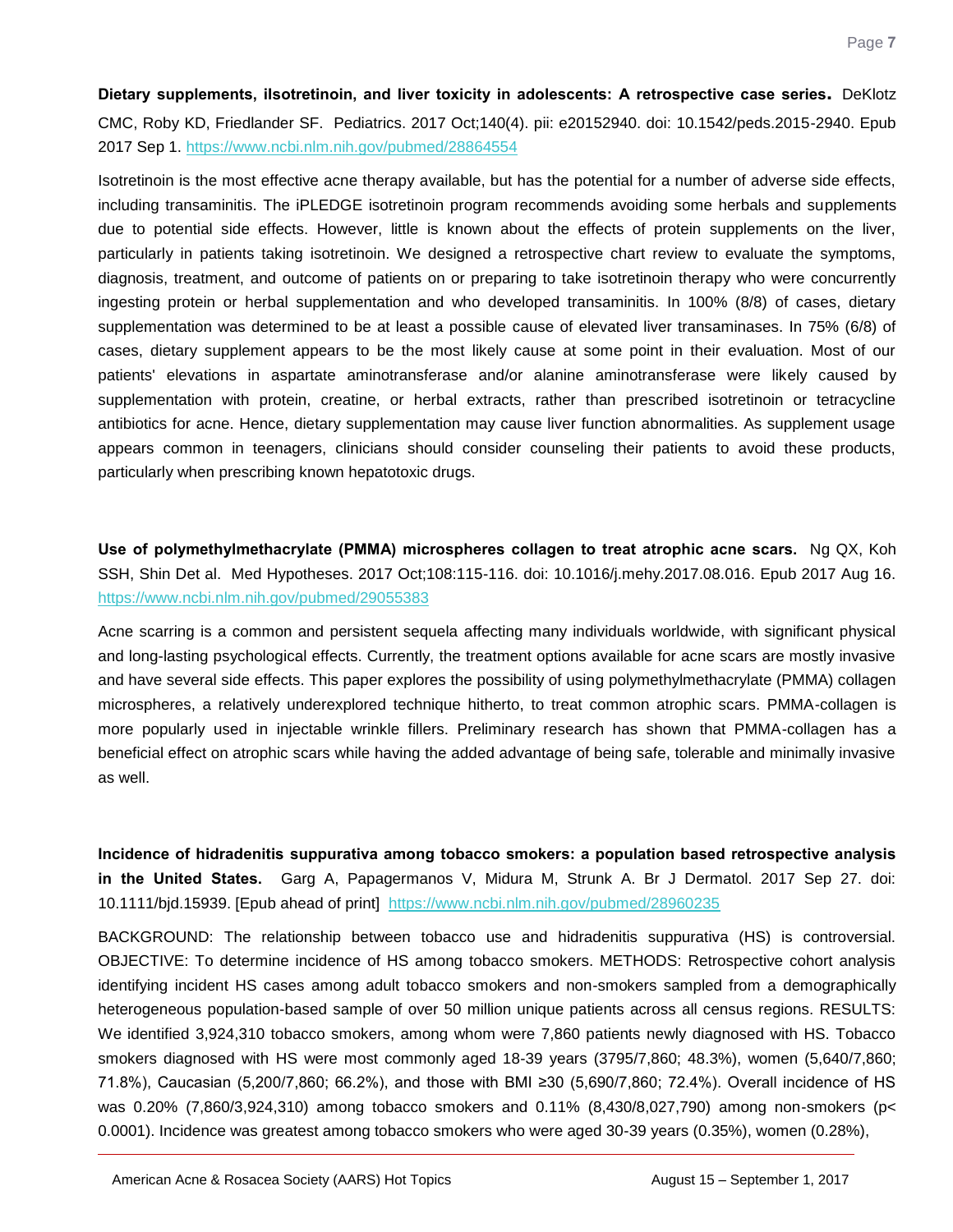African Americans (0.46%), and those with BMI ≥30 (0.33%). Overall adjusted odds of developing HS was 1.90 [95% CI 1.84-1.96] among tobacco smokers, compared to non-smokers (p<0.0001). HS incidence among tobacco smokers remained increased within each demographic subgroup. CONCLUSIONS: Incidence of HS appears to be doubled among tobacco smokers. These findings may support evidence-based counseling efforts on cessation of smoking for populations at risk for HS.

[Download Reference Document](http://files.constantcontact.com/c2fa20d1101/1b387382-d2c6-4356-9b89-30d258126d74.pdf?ver=1509544880000)

<span id="page-8-0"></span>**Increased suicide risk in patients with hidradenitis suppurativa.** Thorlacis L, Cohen AD, Gislason GH, et al. J Invest Dermatol. 2017 Sep 20. pii: S0022-202X(17)32955-X. doi: 10.1016/j.jid.2017.09.008. [Epub ahead of print] <https://www.ncbi.nlm.nih.gov/pubmed/28942360>

Patients with skin disorders are considered at a higher risk of depression and anxiety than the background population. Patients with hidradenitis suppurativa (HS) may be particularly affected. We explored the association between HS and depression, anxiety, and completed suicides in the Danish national registries expanding to include data on suicidal behavior, using both a cross-sectional and a cohort study design. Both designs included 7,732 patients with HS and a background population of 4,354,137. The cohort study revealed that HS-patients had an increased risk of completed suicide after adjustment for confounding factors (11/7,732 vs. 2,904/4,354,137) (Hazard Ratio (HR) 2.42 (1.07-5.45); P=0.0334) and an increased risk of antidepressant drug use (HR 1.30 (1.17-1.45); P<0.0001). In contrast to previous studies the cross-sectional baseline data revealed non-significant association with depression (Odds Ratio (OR) 1.13 (0.87-1.47); P=0.36 and hospitalization due to depression (OR 1.32 (0.94-1.85); P=0.1083). To the best of our knowledge, this is the first study to report on the increased risk of completed suicide among HS patients. The increased risk of completed suicide is not solely explained by lifestyle and demographic differences and the results highlight the profound impact HS has on the lives of patients with this often devastating disease.

## **Patient Counseling/Communication**

<span id="page-8-1"></span>**New treatments up the ante against acne**. By: Heidi Splete. Dermatology News. Publish date: October 6, 2017. [http://www.mdedge.com/edermatologynews/article/148910/acne/new-treatments-ante-against-](http://www.mdedge.com/edermatologynews/article/148910/acne/new-treatments-ante-against-acne?channel=171&utm_source=News_DERM_eNL_102017_F&utm_medium=email&utm_content=Special%20Edition:%20Acne%20Round-Up)

[acne?channel=171&utm\\_source=News\\_DERM\\_eNL\\_102017\\_F&utm\\_medium=email&utm\\_content=Special%20Ed](http://www.mdedge.com/edermatologynews/article/148910/acne/new-treatments-ante-against-acne?channel=171&utm_source=News_DERM_eNL_102017_F&utm_medium=email&utm_content=Special%20Edition:%20Acne%20Round-Up) [ition:%20Acne%20Round-Up](http://www.mdedge.com/edermatologynews/article/148910/acne/new-treatments-ante-against-acne?channel=171&utm_source=News_DERM_eNL_102017_F&utm_medium=email&utm_content=Special%20Edition:%20Acne%20Round-Up)

FROM THE COASTAL DERMATOLOGY SYMPOSIUM: Acne remains "an equal opportunity annoyance," according to Hilary E. Baldwin, MD, of Rutgers Robert Wood Johnson Medical School, Newark, NJ. However, acne medications also work equally well across age, gender, and skin type groups, and new systemic and topical options are emerging, said Dr. Baldwin, who serves as medical director of The Acne Treatment and Research Center in Morristown, NJ. Several products that entered the market in 2016 have demonstrated success, she said in a presentation on acne at the annual Coastal Dermatology Symposium. She cited data on dapsone 7.5% gel (Aczone) applied daily, which showed significant improvements in moderate facial acne and lesion counts compared with vehicle. A noteworthy new potential acne treatment combines 200 mg doxycycline with topical adapalene 0.3%/benzoyl peroxide 2.5%, Dr. Baldwin said. In a small but promising 12-week open-label study of patients aged 12 years and older with severe facial acne considered candidates for isotretinoin, inflammatory,